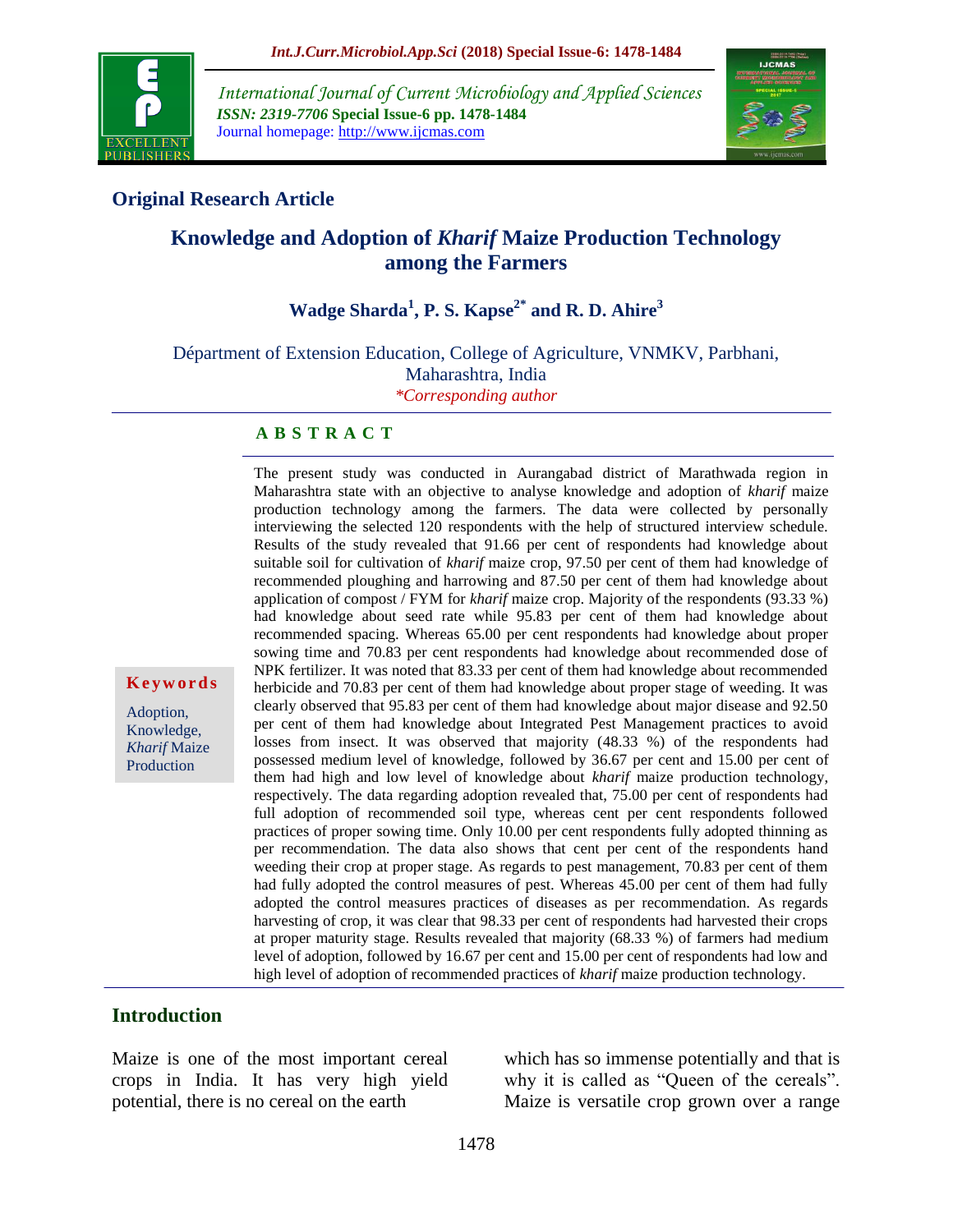of agro–climatic zones. Maize is principally a rainy season crop but grown in all three season *Kharif*, *Rabi* and Summer. The major producers of Maize in the world are China, European community, Brazil, Mexico, Argentina and South Africa. USA stands first in production, followed by China and Brazil, Mexico, France, Argentina, Romania and India stands on  $8<sup>th</sup>$  position of production. In a country like India, where majority of the population depends vegetarian diet, maize offers a good source of energy. Maize has a great importance as a food and fodder crop for human as well as animal. It is also useful for industrial purposes.

Maize crop furnishes huge quantities of green fodder, grown throughout the year and can be fed to cattle at any stage of growth. Sweet corn as fodder for milch animal increase fat percentage in the milk. In industrial production or manufacture of starch, syrup, alcohol, acetic acid, glucose, sugar, milk, paper, rayon, plastic, textile, adhesive, dyes, synthetic rubber, raisins, artificial leather and shoe polish, maize is used on large scale. *Kharif* Maize is short duration crop, hence it becomes possible for farmers to take next crop and utilize available soil moisture under rainfed conditions. Due to which maize cultivation has popularity among farmers and it is replacing jowar crop very rapidly. It has over taken sorghum and pearl millet in India. *Kharif* maize cultivation has becomes prominent in Aurangabad and Jalna districts of Marathwada region of Maharashtra from last 8 to 10 years. The acreage under maize crop increased, but as compared to acreage, the yield has not been increased. The average yield after following all the recommended practices is expected to be 45 to 50 q/ha, but average productivity of maize crop in India in general and Maharashtra in particular, is low mainly because of nonadoption or low adoption and low knowledge about improved cultivation practices of maize by the farmers. There is a need to increase maize yield, it is therefore, necessary to create awareness among farmers about improved cultivation practices and motivate them for adoption of recommended improved cultivation practices. The present research, therefore, aims to know the extent of knowledge and adoption of *kharif* maize production technology among the growers with following specific objectives;

To study the knowledge of the respondents about *kharif* maize production technology.

To study the adoption of recommended *kharif* maize production technology by the respondents.

## **Materials and Methods**

The present study was conducted in Aurangabad district of Marathwada region in Maharashtra state which was purposively selected for the study taking into account the maximum area under *kharif* maize crop in the Marathwada region. Out of nine talukas of Aurangabad district Kannad and Sillod tahsils have been purposively selected because these tehsils constituted maximum area under *kharif* maize cultivation. Eight villages from two talukas were selected purposively for the study. Fifteen *kharif* maize growers were selected randomly by lottery sample method from each village, who was having cultivated area under *kharif* maize crop. Thus a total of 120 respondents were selected as sample respondents for the study. The data were collected by personally interviewing the selected respondents with the help of structured interview schedule. The statistical methods such as percentage, frequency, standard deviation and mean were used for analysing the data.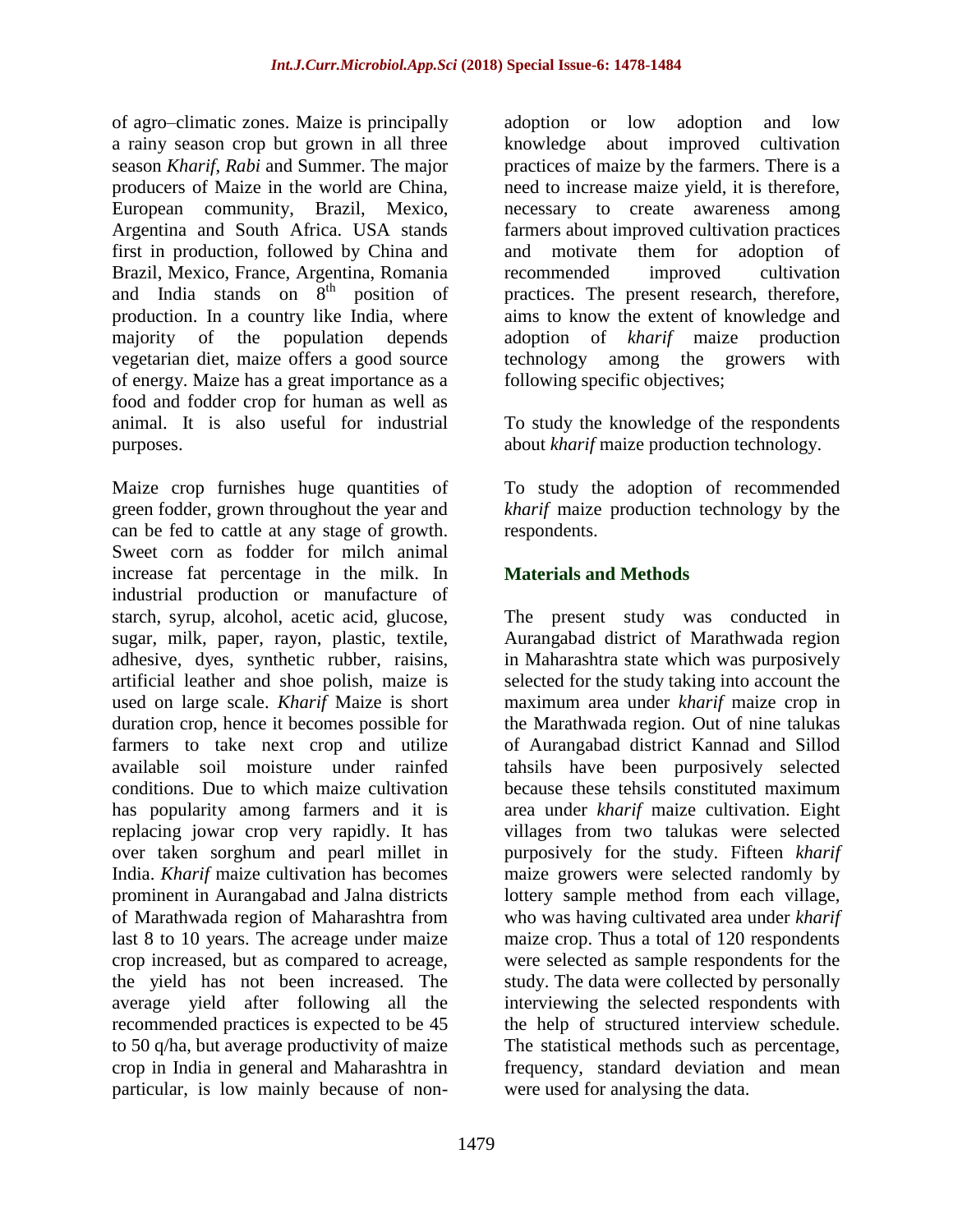#### **Results and Discussion**

### **Knowledge of respondents about** *kharif*  **maize production technology**

The data pertaining to knowledge of respondents about *kharif* maize production technology have been given in Table 1. It was revealed from Table 1 that 91.66 per cent of respondents had knowledge about suitable soil for cultivation of *kharif* maize crop, 97.50 per cent of respondents had knowledge of recommended ploughing and harrowing and 87.50 per cent of them had knowledge about application of compost / FYM /ha for *kharif* maize crop. It was further observed Table 1 that 80.83 per cent and 87.50 per cent of the respondents had knowledge about recommended early and late varieties / hybrids of *kharif* maize crop, respectively. Majority of the respondents (93.33 per cent) had knowledge about seed rate of *kharif* maize crop, whereas recommended seed treatment was known to 58.33 per cent respondents. It was also noticed that 95.83 per cent respondents had knowledge about spacing. Whereas 65.00 per cent respondents had knowledge about proper sowing time for *kharif* maize.

In case of application of chemical fertilizers, it was observed that 70.83 per cent respondents had knowledge about recommended dose of NPK fertilizer for *kharif* maize. Whereas 81.66 per cent of respondents had knowledge about basal dose of NPK fertilizer and 76.66 per cent of respondents had knowledge about application of top dressing. It was also revealed that 50.00 per cent respondents had knowledge about intercultural operations thinning at 8-10 day after sowing.

Regarding intercultural operations, it was noted that 83.33 per cent of respondents had knowledge about recommended herbicide and 70.83 per cent of them had knowledge about proper stage of weeding of *kharif*  maize. It was noticed that 90.00 per cent respondents had knowledge about proper stage of irrigation whereas 41.66 per cent of respondents had knowledge about inter cropping system.

It was clearly revealed Table 1 that 98.33 per cent of respondents had knowledge about major pest observed on *kharif* maize crop, whereas 62.50 per cent of respondents had knowledge about sucking pest, 71.66 per cent of respondents had knowledge about stem borer. It was clearly observed that 95.83 per cent of respondents had knowledge about major disease on *kharif* maize, whereas 33.33 per cent of respondents had knowledge about seed treatment and 92.50 per cent of them had knowledge about Integrated Pest Management practices to avoid losses from insect of *kharif* maize.

Further, it was noticed that 83.33 per cent of the respondents had knowledge about harvesting of early varieties of *kharif* maize, 90.00 per cent of them had knowledge about harvesting of late and medium varieties. Whereas cent per cent of the respondents had knowledge about maturity signs of *kharif* maize for harvesting.

## **Overall knowledge level**

From Table 2, it was observed that majority (48.33 per cent) of the respondents had possessed medium level of knowledge, followed by 36.67 per cent and 15.00 per cent of them had high and low level of knowledge about *kharif* maize production technology, respectively.

Similar findings were noted by Mane (2012), Deshmukh (2014) Singh *et al.,*  (2014) and Shinde (2014).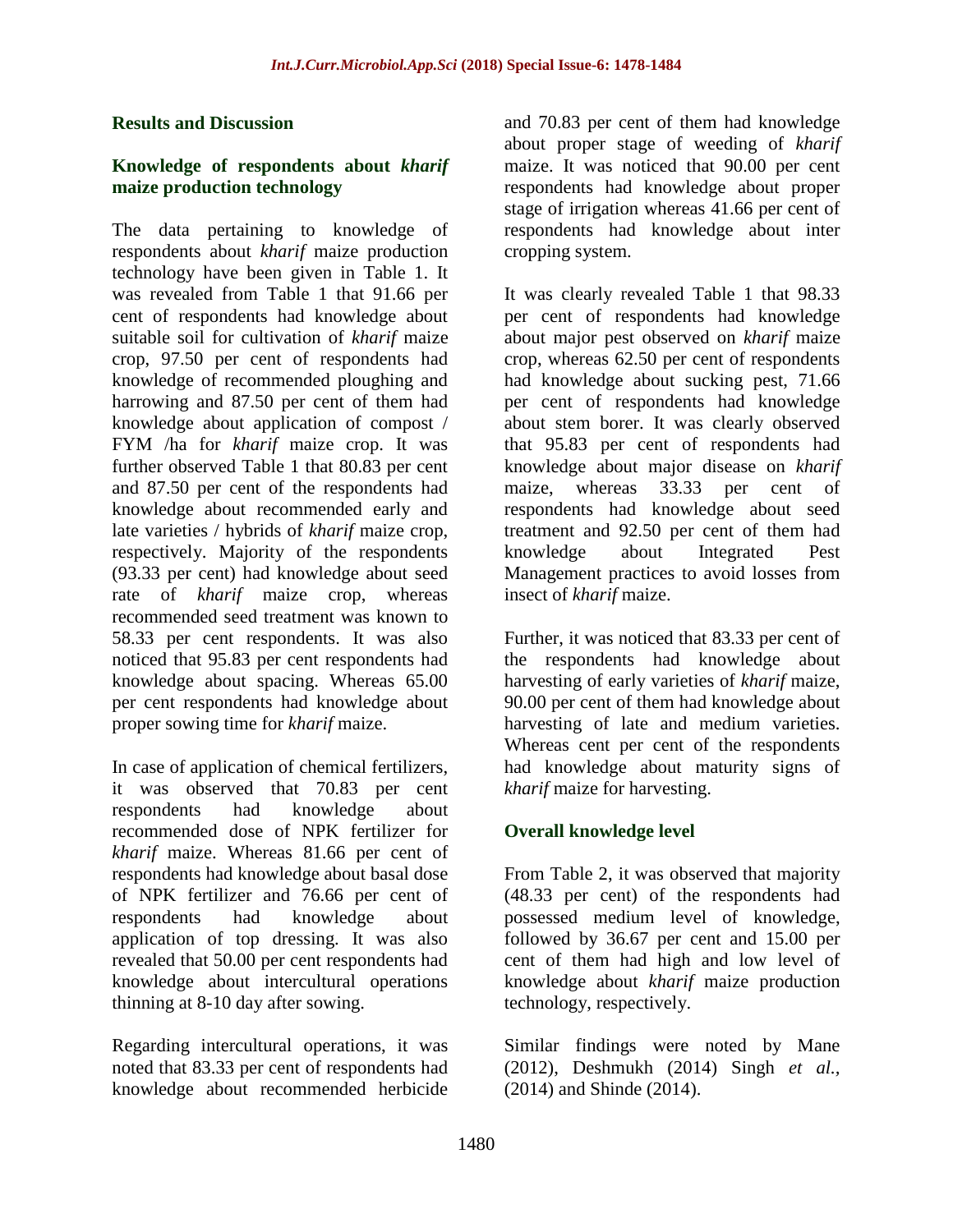|                                                          |                  | $(N=120)$ |  |
|----------------------------------------------------------|------------------|-----------|--|
| <b>Recommended Kharif Maize Production Technology</b>    | <b>Frequency</b> | Percent   |  |
| <b>Preparatory tillage</b>                               |                  |           |  |
| Proper soil for cultivation                              | 110              | 91.66     |  |
| One deep ploughing and 2-3 harrowings                    | 117              | 97.50     |  |
| Application of FYM / compost (25 carts / ha)             | 105              | 87.50     |  |
| Seed and sowing                                          |                  |           |  |
| Recommended early varieties / hybrids                    | 97               | 80.83     |  |
| Recommended late varieties / hybrids                     | 105              | 87.50     |  |
| Seed rate (15-20 kg/ha.)                                 | 112              | 93.33     |  |
| Seed treatment with azatobacter / thiram                 | 70               | 58.33     |  |
| Spacing (60 X 30 cm)                                     | 115              | 95.83     |  |
| Proper sowing time                                       | 78               | 65.00     |  |
| <b>Application of chemical fertilizer</b>                |                  |           |  |
| Recommended dose of fertilizer (NPK 150:75:75 kg/ha)     | 85               | 70.83     |  |
| Application of basal dose of fertilizer                  | 98               | 81.66     |  |
| Application of half dose nitrogen one month after sowing | 92               | 76.66     |  |
| <b>Intercultural operations</b>                          |                  |           |  |
| Thinning (8-10 days after sowing)                        | 60               | 50.00     |  |
| Proper stage of weed management                          | 85               | 70.83     |  |
| Recommended herbicide                                    | 100              | 83.33     |  |
| <b>Irrigation management</b>                             |                  |           |  |
| Proper stage of irrigation                               | 108              | 90.00     |  |
| <b>Intercropping / Mixed cropping</b>                    |                  |           |  |
| Kharif maize + black gram intercropping system           | 50               | 41.66     |  |
| <b>Plant protection</b>                                  |                  |           |  |
| Major pest of kharif maize                               | 118              | 98.33     |  |
| Insecticide to control sucking pest                      | 75               | 62.50     |  |
| Insecticide to control stem borer                        | 86               | 71.66     |  |
| Major diseases of kharif maize                           | 115              | 95.83     |  |
| Seed treatment to control diseases                       | 40               | 33.33     |  |
| IPM to control insect                                    | 111              | 92.50     |  |
| <b>Harvesting</b>                                        |                  |           |  |
| Proper stage of harvesting of early varieties            | 100              | 83.33     |  |
| Proper stage of harvesting of late and medium varieties  | 108              | 90.00     |  |
| Maturity sign of the kharif maize                        | 120              | 100.00    |  |

**Table.1** Distribution of respondents according to their knowledge about *Kharif* maize production technology

**Table.2** Distribution of respondents according to their level of overall knowledge about *kharif*  maize production technology

(N=120)

| Category                     | <b>Frequency</b> | <b>Percentage</b> |
|------------------------------|------------------|-------------------|
| Low (up to $22$ )            | 18               | 15.00             |
| Medium $(23 \text{ to } 30)$ | 58               | 48.33             |
| High (above 31)              |                  | 36.67             |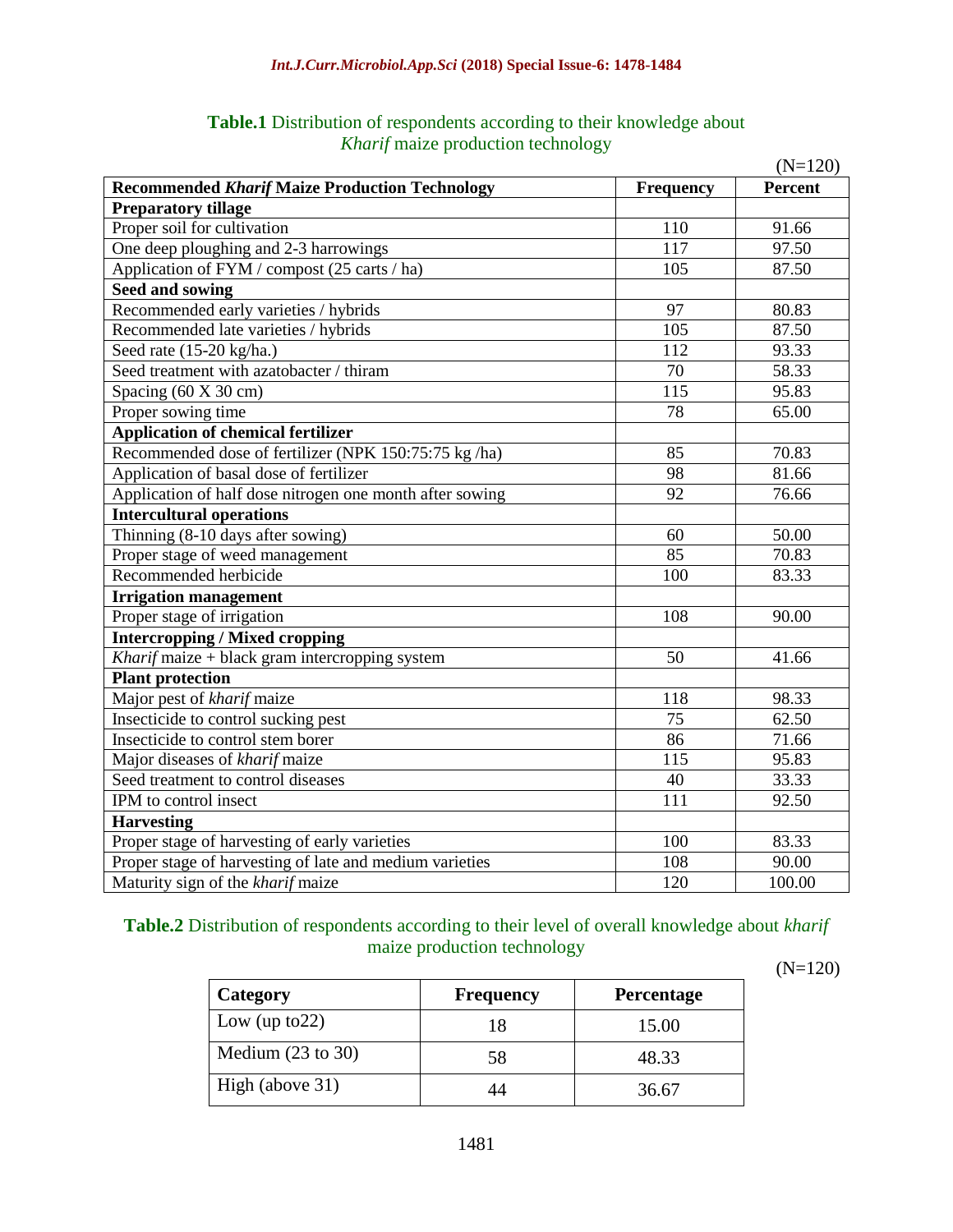|                                         |             |        |                |              |               | $(N=120)$    |
|-----------------------------------------|-------------|--------|----------------|--------------|---------------|--------------|
|                                         | <b>Full</b> |        | <b>Partial</b> |              | <b>Non</b>    |              |
| <b>Recommended practices</b>            | adoption    |        | adoption       |              | adoption      |              |
|                                         | Freque      | Percen | <b>Freque</b>  | <b>Perce</b> | <b>Freque</b> | <b>Perce</b> |
|                                         | ncy         | t      | ncy            | nt           | ncy           | nt           |
| <b>Preparatory tillage</b>              |             |        |                |              |               |              |
| Selection of proper soil                | 90          | 75.00  | 30             | 25.00        | 00            | 00           |
| One deep ploughing and 2-3 harrowing    | 115         | 95.83  | 05             | 4.16         | 00            | 00           |
| Application compost/ FYM (25carts/ha)   | 45          | 37.50  | 60             | 50.00        | 15            | 12.50        |
| <b>Seed and sowing</b>                  |             |        |                |              |               |              |
| Recommended seed rate (15-20 kg/ha)     | 110         | 91.66  | 10             | 8.33         | 00            | 00           |
| Use of improved and hybrid varieties    | 15          | 12.50  | 75             | 62.50        | 30            | 25.00        |
| Recommended sowing time (Jun to July)   | 120         | 100.00 | 00             | 00           | 00            | 00           |
| Recommended spacing (60 X 30 cm)        | 56          | 46.66  | 49             | 40.83        | 15            | 12.50        |
| Seed treatment with Azatobactor         | 19          | 15.83  | 30             | 25.00        | 71            | 59.16        |
| Seed treatment with Thiram              | 25          | 20.83  | 45             | 37.50        | 52            | 43.33        |
| <b>Fertilizer management</b>            |             |        |                |              |               |              |
| Recommended dose of fertilizer          | 50          | 41.66  | 70             | 58.33        | 00            | $00\,$       |
| Application of basal dose of fertilizer | 60          | 50.00  | 60             | 50.00        | 00            | $00\,$       |
| Application of half nitrogen dose       | 50          | 41.66  | 55             | 45.83        | 15            | 12.50        |
| <b>Intercultural operations</b>         |             |        |                |              |               |              |
| Thinning                                | 12          | 10.00  | 25             | 20.83        | 83            | 69.16        |
| Hand weeding at proper stage            | 120         | 100.00 | 00             | 00           | 00            | 00           |
| Use of herbicide                        | 20          | 16.66  | 30             | 25.00        | 70            | 58.33        |
| <b>Irrigation management</b>            | 45          | 37.50  | 28             | 23.33        | 47            | 39.16        |
| <b>Plant protection measures</b>        |             |        |                |              |               |              |
| Control measure of insects              | 85          | 70.83  | 25             | 20.83        | 10            | 8.33         |
| Control measure of disease              | 54          | 45.00  | 22             | 18.33        | 14            | 11.60        |
| <b>Harvesting</b>                       |             |        |                |              |               |              |
| Harvesting at proper maturity stage     | 118         | 98.33  | $\overline{2}$ | 1.66         | 9             | 7.50         |
| Harvesting by threshing machine         | 52          | 43.33  | 56             | 46.66        | 22            | 18.33        |

**Table.3** Practice wise adoption of k*harif* maize production technology by the respondents

**Table.4** Distribution of respondents according to their level of overall adoption of *kharif* maize production technology

|                              |                  | $(N=120)$         |  |
|------------------------------|------------------|-------------------|--|
| Category                     | <b>Frequency</b> | <b>Percentage</b> |  |
| Low (up to $20$ )            |                  | 15.00             |  |
| Medium $(21 \text{ to } 28)$ |                  | 68.33             |  |
| High (above 29)              |                  | 16.67             |  |
| Total                        | 20               | 100.00            |  |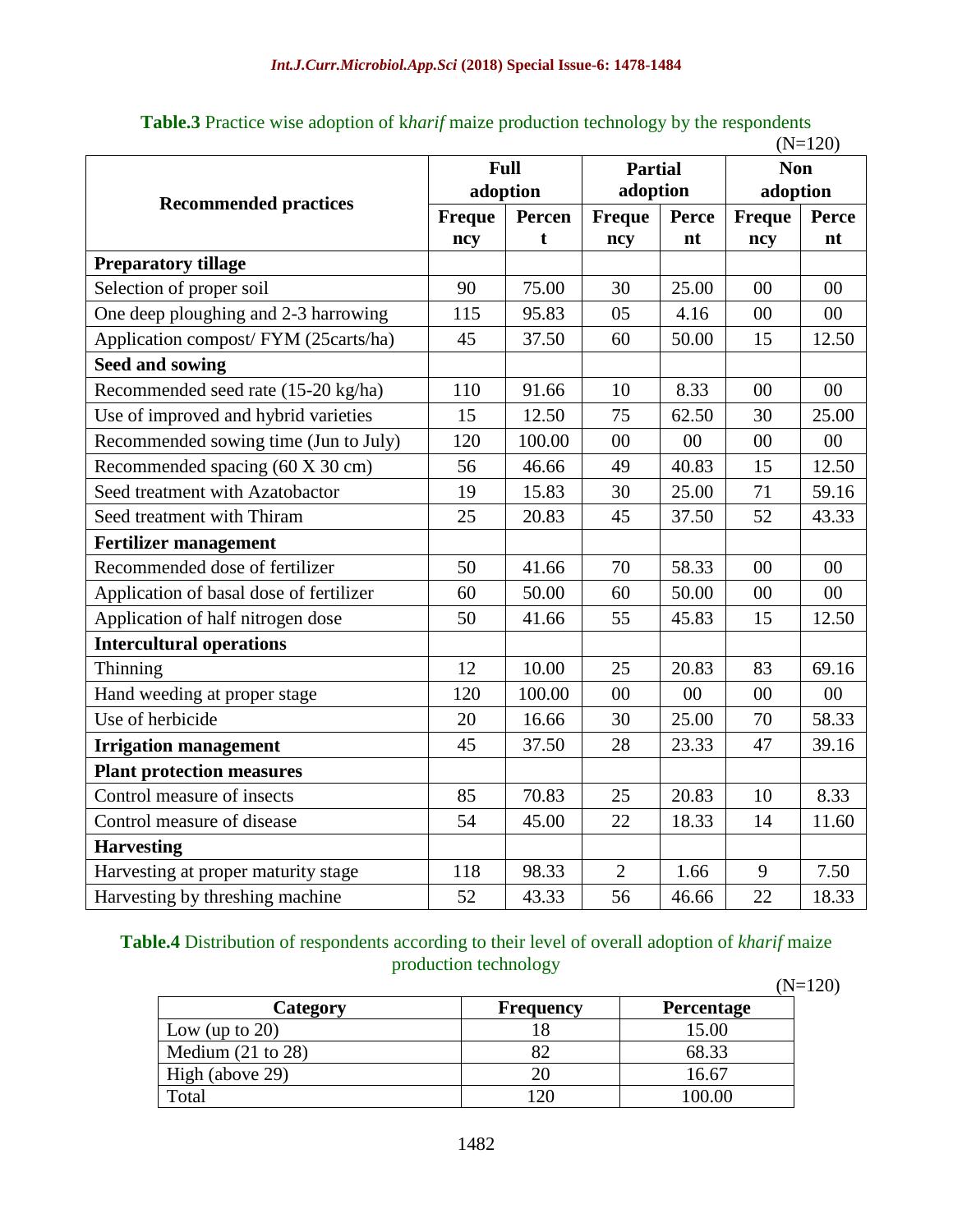### **Adoption of respondents about** *Kharif* **maize production technology**

The data revealed in Table 3 that, 75.00 per cent of respondents had full adoption of recommended soil type for *kharif* maize cultivation, whereas 25.00 per cent of farmers selected the soil type partially. While, 95.83 per cent of them were full adopted practice of one ploughing and twotee harrowing operations as a preparatory tillage practices. As regards to the application of FYM / compost, data revealed that fully adoption was done by only 37.50 per cent of respondents, 50.00 per cent of respondents applied FYM / compost partially to their crop and 12.50 per cents respondents had no adoption of FYM /compost to their crop. As far as use of improved and hybrid seeds is concerned, it was observed that there was full adoption of seeds of improved and hybrid varieties by 12.50 per cent respondents, 62.50 per cent of respondents adopted partially and 25.00 per cent of respondents non- adopted. Similarly, 91.66 per cent respondents used recommended seed rate (i.e. 15-20 kg/ha) fully, and 8.33 per cent respondents used recommended seed rate partially.

As about to sowing time, cent per cent respondents followed practices of proper sowing time. Whereas, 46.66 per cent respondents had adopted spacing (60X30 cm) fully while, 40.83 per cent of respondents adopted spacing partially and 12.50 per cent of respondents had not adopted recommended spacing of sowing.

It was noticed that only 15.83 per cent of respondents treated the seed with azatobacter fully, 25.00 per cent respondents treated seed partially and 59.16 per cent of them had not treated the seed. Only 20.83 per cent respondents treated with thiram (2- 2.5 gm/kg.) fully, 37.50 per cent respondents

treated seed partially and against 43.33 per cent respondents who had not adopted seed treatment. As per recommended fertilizer doses, 41.66 per cent respondents applied dose fully, whereas, 58.33 per cent of them adopted partially. Whereas 50.00 per cent of respondents had applied first split dose fully and 50.00 per cent of respondents had applied partially. While 41.66 per cent of respondents had applied half nitrogen dose of fertilizer fully and 45.83 per cent of respondents had applied half nitrogen dose partially. In case of intercultural operations, 10.00 per cent respondents fully adopted thinning as per recommendation, whereas 20.83 per cent of them adopted it partially and 69.16 per cent of them had not adopted it as intercultural operations. The data also shows that cent per cent of the respondents hand weeding their crop at proper stage as per the recommendation. Whereas only 16.66 per cent of respondents fully adopted the practice of herbicide use as per recommendation, 25.00% respondents adopted it partially and 58.33 per cent of respondents had not adopted it. As regards to the application of irrigations, it revealed that full adoption was done by only 37.50 per cent respondents, while, 23.33 per cent respondents had applied partially and 39.16 per cent of respondents not adopted irrigations to their crop.

As regards to pest management, 70.83 per cent of respondents had used fully the control measures, 20. 83 per cent of them had use partially it and 8.33 per cent of respondents not adopted it as per recommendation. Regarding to diseases management, 45.00 per cent of the respondents had fully adopted the control measures practices of diseases as per recommendation, whereas 18.33 per cent of respondents had partially adopted it and 11.60 per cent of them had not adopted the recommended disease management